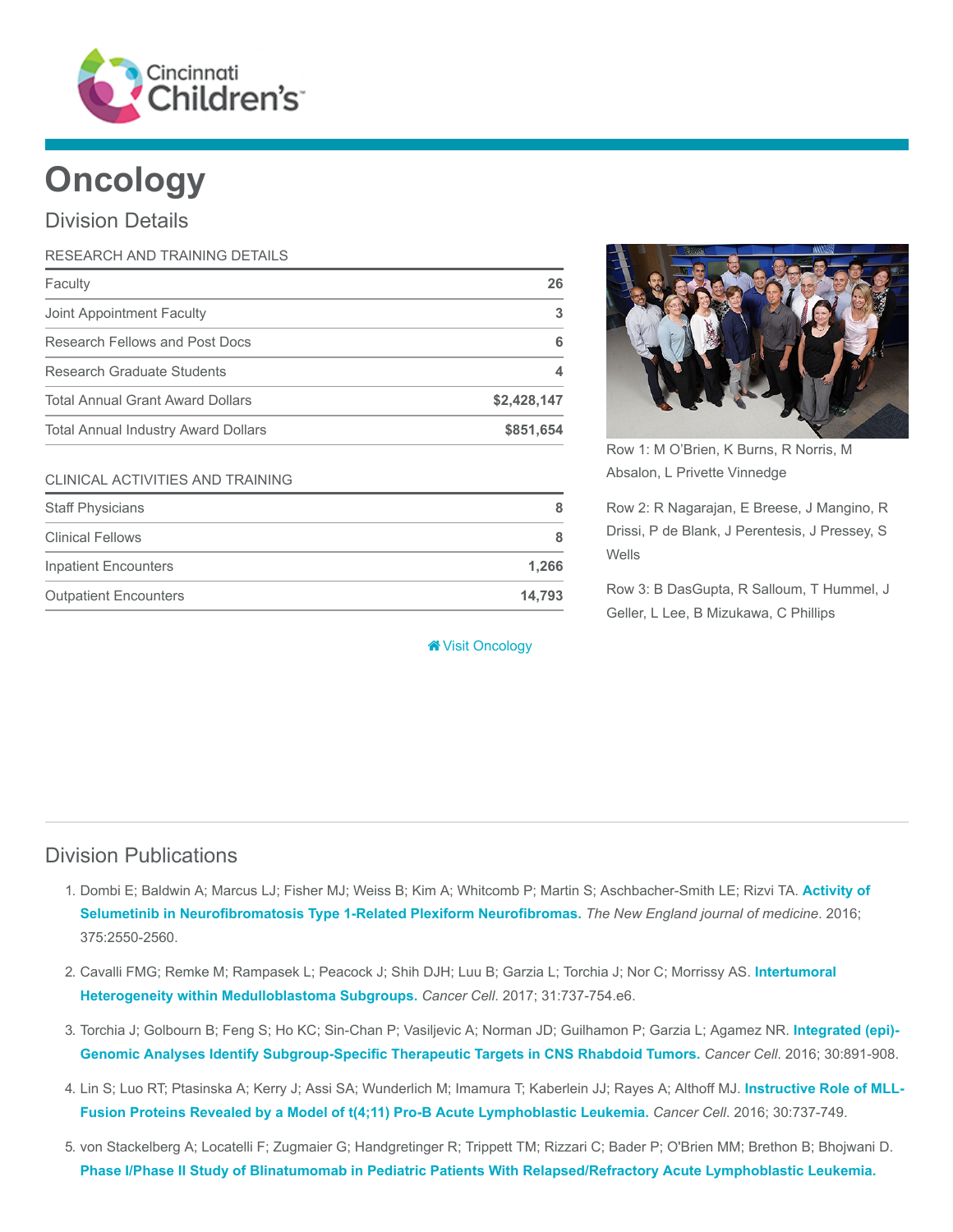Journal of Clinical Oncology. 2016; 34:4381-4389.

- 6. [Ramaswamy V; Hielscher T; Mack SC; Lassaletta A; Lin T; Pajtler KW; Jones DTW; Luu B; Cavalli FMG; Aldape K.](https://www.ncbi.nlm.nih.gov/pubmed/27269943) Therapeutic Impact of Cytoreductive Surgery and Irradiation of Posterior Fossa Ependymoma in the Molecular Era: A Retrospective Multicohort Analysis. Journal of Clinical Oncology. 2016; 34:2468-2477.
- 7. Tiao G; Geller J; Timchenko NA. [Generation of Pediatric Liver Cancer Patient-Derived Xenograft Platforms for Pediatric Liver](https://www.ncbi.nlm.nih.gov/pubmed/27359258) Cancer: A Critical Stage in the Development of Anticancer Treatments. Hepatology. 2016; 64:1017-1019.
- 8. [Geoerger B; Bourdeaut F; DuBois SG; Fischer M; Geller JI; Gottardo NG; Marabelle A; Pearson ADJ; Modak S; Cash T.](https://www.ncbi.nlm.nih.gov/pubmed/28432176) A Phase I Study of the CDK4/6 Inhibitor Ribociclib (LEE011) in Pediatric Patients with Malignant Rhabdoid Tumors, Neuroblastoma, and Other Solid Tumors. Clinical Cancer Research. 2017; 23:2433-2441.
- 9. [Ooms AHAG; Gadd S; Gerhard DS; Smith MA; Guidry Auvil JM; Meerzaman D; Chen QR; Hsu CH; Yan C; Nguyen C.](https://www.ncbi.nlm.nih.gov/pubmed/27702824) Significance of TP53 Mutation in Wilms Tumors with Diffuse Anaplasia: A Report from the Children's Oncology Group. Clinical Cancer Research. 2016; 22:5582-5591.
- 10. [Fernandez CV; Perlman EJ; Mullen EA; Chi Y-Y; Hamilton TE; Gow KW; Ferrer FA; Barnhart DC; Ehrlich PF; Khanna G.](https://www.ncbi.nlm.nih.gov/pubmed/27811504) Clinical Outcome and Biological Predictors of Relapse After Nephrectomy Only for Very Low-risk Wilms Tumor A Report From Children's Oncology Group AREN0532. Annals of Surgery. 2017; 265:835-840.
- 11. [Cheng P; Wang J; Waghmare I; Sartini S; Coviello V; Zhang Z; Kim SH; Mohyeldin A; Pavlyukov MS; Minata M.](https://www.ncbi.nlm.nih.gov/pubmed/27569208) FOXD1-ALDH1A3 Signaling Is a Determinant for the Self-Renewal and Tumorigenicity of Mesenchymal Glioma Stem Cells. Cancer Research. 2016; 76:7219-7230.
- 12. [Goyama S; Shrestha M; Schibler J; Rosenfeldt L; Miller W; O'Brien E; Mizukawa B; Kitamura T; Palumbo JS; Mulloy JC.](https://www.ncbi.nlm.nih.gov/pubmed/27819671) Proteaseactivated receptor-1 inhibits proliferation but enhances leukemia stem cell activity in acute myeloid leukemia. Oncogene: Including Oncogene Reviews. 2017; 36:2589-2598.
- 13. Milewski D; Pradhan A; Wang X; Cai Y; Le T; Turpin B; Kalinichenko VV; Kalin TV. FoxF1 and FoxF2 transcription factors [synergistically promote rhabdomyosarcoma carcinogenesis by repressing transcription of p21\(Cip1\) CDK inhibitor.](https://www.ncbi.nlm.nih.gov/pubmed/27425595) Oncogene: Including Oncogene Reviews. 2017; 36:850-862.
- 14. Padovan-Merhar OM; Raman P; Ostrovnaya I; Kalletla K; Rubnitz KR; Sanford EM; Ali SM; Miller VA; Mossé YP; Granger MP. [Enrichment of Targetable Mutations in the Relapsed Neuroblastoma Genome.](https://www.ncbi.nlm.nih.gov/pubmed/27997549) PLoS genetics. 2016; 12:e1006501.
- 15. Fouladi M; Pfister SM. [MEK and RAF inhibitors: time for a paradigm shift in the treatment of pediatric low-grade gliomas?.](https://www.ncbi.nlm.nih.gov/pubmed/28379448) Neuro-Oncology. 2017; 19:741-743.
- 16. [Lulla RR; Goldman S; Yamada T; Beattie CW; Bressler L; Pacini M; Pollack IF; Fisher PG; Packer RJ; Dunkel IJ.](https://www.ncbi.nlm.nih.gov/pubmed/27022131) Phase 1 trial of p28 (NSC745104), a non-HDM2-mediated peptide inhibitor of p53 ubiquitination in pediatric patients with recurrent or progressive central nervous system tumors: A Pediatric Brain Tumor Consortium Study. Neuro-Oncology. 2016; 18:1319- 1325.
- 17. [Huibregtse KE; Vo KT; DuBois SG; Fetzko S; Neuhaus J; Batra V; Maris JM; Weiss B; Marachelian A; Yanik GA.](https://www.ncbi.nlm.nih.gov/pubmed/27573428) Incidence and risk factors for secondary malignancy in patients with neuroblastoma after treatment with I-131-metaiodobenzylguanidine. European Journal of Cancer. 2016; 66:144-152.
- 18. [Wagner LM; Kremer N; Gelfand MJ; Sharp SE; Turpin BK; Nagarajan R; Tiao GM; Pressey JG; Yin J; Dasgupta R.](https://www.ncbi.nlm.nih.gov/pubmed/27563842) Detection of Lymph Node Metastases in Pediatric and Adolescent/Young Adult Sarcoma: Sentinel Lymph Node Biopsy Versus Fludeoxyglucose Positron Emission Tomography Imaging-A Prospective Trial. Cancer. 2017; 123:155-160.
- 19. [Smith EA; Gole B; Willis NA; Soria R; Starnes LM; Krumpelbeck EF; Jegga AG; Ali AM; Guo H; Meetei AR.](https://www.ncbi.nlm.nih.gov/pubmed/28317934) DEK is required for homologous recombination repair of DNA breaks. Scientific Reports. 2017; 7:44662.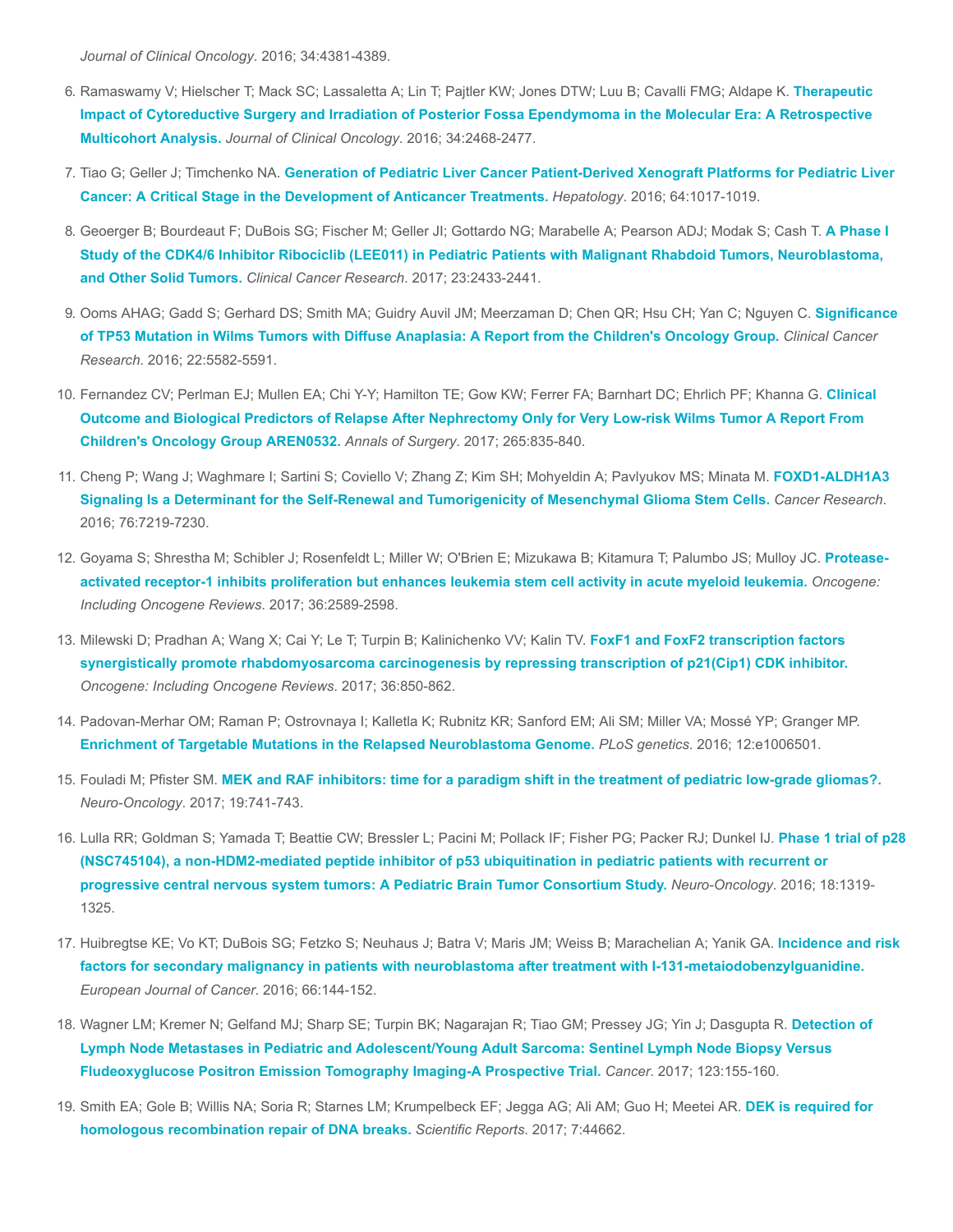- 20. [Smith EA; Kumar B; Komurov K; Smith SM; Brown NV; Zhao S; Kumar P; Teknos TN; Wells SI.](https://www.ncbi.nlm.nih.gov/pubmed/28423581) DEK associates with tumor stage and outcome in HPV16 positive oropharyngeal squamous cell carcinoma. Oncotarget. 2017; 8:23414-23426.
- 21. [Koncar RF; Chu Z; Romick-Rosendale LE; Wells SI; Chan TA; Qi X; Bahassi EM.](https://www.ncbi.nlm.nih.gov/pubmed/28178660) PLK1 inhibition enhances temozolomide efficacy in IDH1 mutant gliomas. Oncotarget. 2017; 8:15827-15837.
- 22. [Dandoy CE; Hausfeld J; Flesch L; Hawkins D; Demmel K; Best D; Osterkamp E; Bracke T; Nagarajan R; Jodele S.](https://www.ncbi.nlm.nih.gov/pubmed/26608456) Rapid cycle development of a multifactorial intervention achieved sustained reductions in central line-associated bloodstream infections in haematology oncology units at a children's hospital: a time series analysis. BMJ Quality and Safety. 2016; 25:633-643.
- 23. Mizuno T; Fukuda T; Christians U; Perentesis JP; Fouladi M; Vinks AA. Population pharmacokinetics of temsirolimus and [sirolimus in children with recurrent solid tumours: a report from the Children's Oncology Group.](https://www.ncbi.nlm.nih.gov/pubmed/28000286) British Journal of Clinical Pharmacology. 2017; 83:1097-1107.
- 24. [Matrka MC; Watanabe M; Muraleedharan R; Lambert PF; Lane AN; Romick-Rosendale LE; Wells SI.](https://www.ncbi.nlm.nih.gov/pubmed/28558019) Overexpression of the human DEK oncogene reprograms cellular metabolism and promotes glycolysis. PloS one. 2017; 12:e0177952.
- 25. [Bahar M; Hashem H; Tekautz T; Worley S; Tang A; de Blank P; Wolff J.](https://www.ncbi.nlm.nih.gov/pubmed/28290001) Choroid plexus tumors in adult and pediatric populations: the Cleveland Clinic and University Hospitals experience. Journal of Neuro-Oncology. 2017; 132:427-432.

#### Grants, Contracts, and Industry Agreements

#### Annual Grant Award Dollars

| Investigator          | <b>Title</b>                                                                              | Sponsor                                                                     | ID                          | <b>Dates</b>                                                  | Amount   |
|-----------------------|-------------------------------------------------------------------------------------------|-----------------------------------------------------------------------------|-----------------------------|---------------------------------------------------------------|----------|
| Maryam Fouladi, MD    | Establishment of an International<br>Diffuse Intrinsic Pontine Glioma<br>(DIPG) Registry  | The Cure Starts Now<br>Foundation                                           | DIPG-<br>Fouladi            | 01/01/2012 \$233,311<br>12/31/2018                            |          |
| Maryam Fouladi, MD    | <b>Pediatric Brain Tumor</b><br>Consortium (PBTC)                                         | National Institutes of Health<br>(St Jude's Children's<br>Hospital)         | UM <sub>1</sub><br>CA081457 | 04/01/2014 \$92,745<br>$\overline{\phantom{a}}$<br>03/31/2019 |          |
| Maryam Fouladi, MD    | Pediatric Brain Tumor<br>Consortium (PBTC)                                                | National Institutes of Health<br>(St Jude's Children's<br>Hospital)         | UM <sub>1</sub><br>CA081457 | 04/01/2014<br>03/31/2019                                      | \$39,000 |
| Brian D Weiss, MD     | <b>COG NCTN Network Group</b><br><b>Operations Center</b>                                 | National Institutes of Health<br>(Children's Hospital of<br>Philadelphia)   | U10<br>CA180886             | 04/11/2014<br>$\overline{\phantom{a}}$<br>02/28/2019          | \$23,108 |
| Maryam Fouladi, MD    | <b>COG NCTN Network Group</b><br><b>Operations Center</b>                                 | National Institutes of Health<br>(Children's Hospital of<br>Philadelphia)   | U <sub>10</sub><br>CA180886 | 04/11/2014 \$7,500<br>$\overline{\phantom{a}}$<br>02/28/2019  |          |
| Adrienne Hammill, MD  | <b>Brain Vascular Malformation</b><br>Consortium: Predictors of<br><b>Clinical Course</b> | National Institutes of Health<br>(The Regents of the Univ of<br>California) | U <sub>54</sub><br>NS065705 | 09/30/2014 \$4,212<br>$\overline{\phantom{a}}$<br>07/31/2019  |          |
| John P Perentesis, MD | <b>COG NCORP Research Base:</b><br>Per case Reimbursement                                 | National Institutes of Health<br>(Children's Hospital of<br>Philadelphia)   | UG1<br>CA189955             | 08/01/2014 \$50,000<br>$\overline{\phantom{a}}$<br>07/31/2018 |          |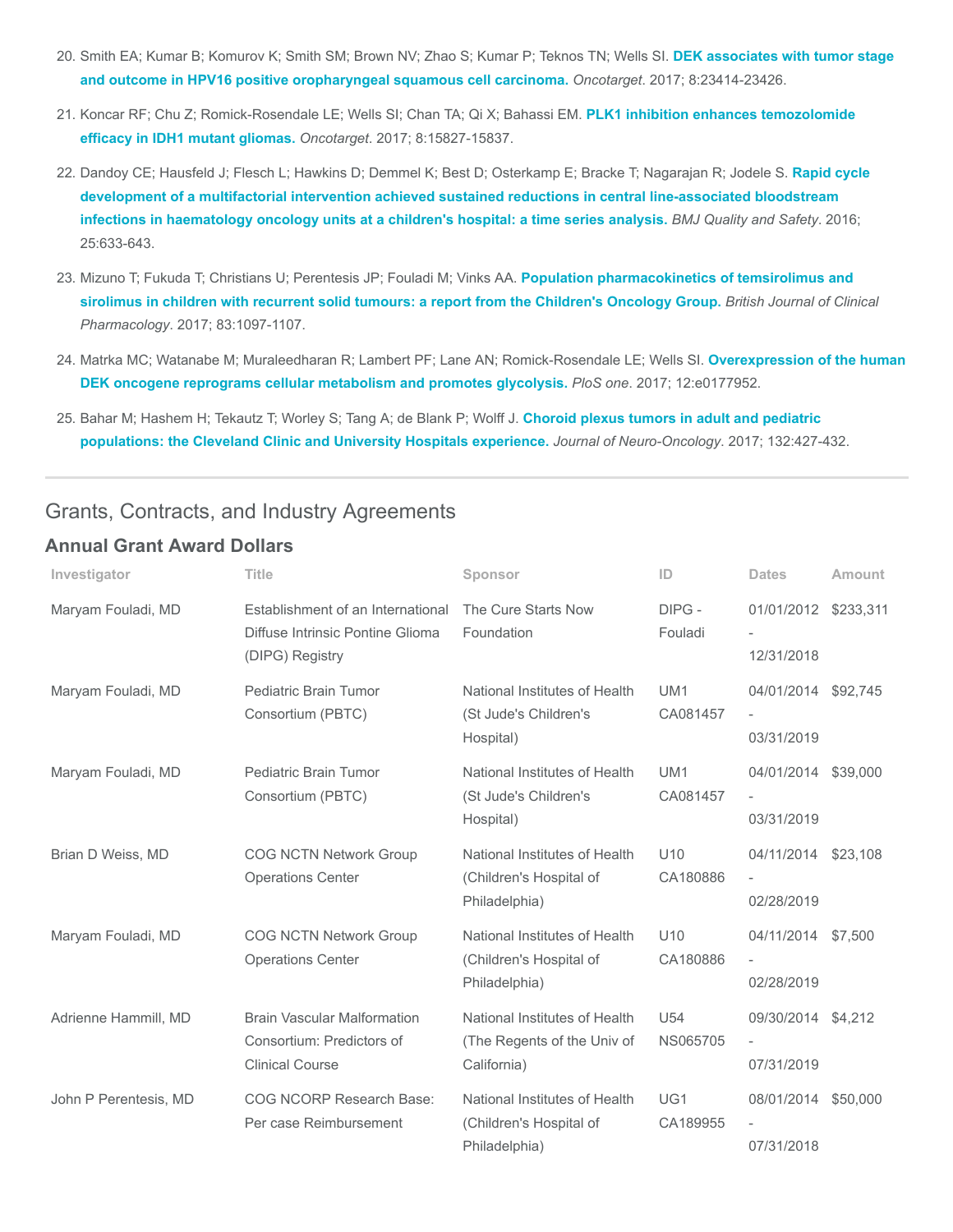| Susanne Wells, PhD                      | Targeting Lipid Metabolism in FA Fanconi Anemia Research<br>for the Prevention and Treatment Fund<br>of Squamous Cell Carcinoma.                                                                                              |                                                                          | Wells, Sue,<br><b>FARF</b>      | 03/01/2016 \$125,000<br>02/28/2018 |  |
|-----------------------------------------|-------------------------------------------------------------------------------------------------------------------------------------------------------------------------------------------------------------------------------|--------------------------------------------------------------------------|---------------------------------|------------------------------------|--|
| Sonya Ruiz-Torres                       | Role of the Fanconi Anemia DNA National Institutes of Health<br>Repair Pathway in Epidermal<br>Stem and Progenitor Cells and<br>Squamous Cell Carcinoma                                                                       |                                                                          | F31<br>AR070008                 | 09/01/2016 \$37,176<br>08/31/2019  |  |
| Erin Haag Breese, MD, PhD               | Total Therapy for Infants with<br>Acute Lymphoblastic Leukemia<br>(ALL) "TINI"                                                                                                                                                | St Jude's Children's Hospital                                            | <b>TINI</b>                     | 03/01/2016 \$31,001<br>02/29/2020  |  |
| Brian D Weiss, MD                       | A Phase I/II Study of the Mitogen<br>Activated Protein Kinase (MEK)<br>1 Inhibitor Selumetinib<br>(AZD6244; HYD SULFATE) in<br>Children with Neurofibromatosis<br>Type I (NF1) and Inoperable<br>Plexiform Neurofibromas (PN) | Johns Hopkins School of<br>Medicine                                      | 2002883540                      | 01/01/2016 \$123,071<br>12/31/2018 |  |
| Brian D Weiss, MD                       | A Phase I/II Study of the Mitogen<br>Activated Protein Kinase (MEK)<br>1 Inhibitor Selumetinib<br>(AZD6244; HYD SULFATE) in<br>Children with Neurofibromatosis<br>Type 1 (NF1) and Inoperable<br>Plexiform Neurofibromas (PN) | Johns Hopkins School of<br>Medicine                                      | 2001824052 01/01/2016 \$137,500 | 12/31/2018                         |  |
| Biplab DasGupta, PhD                    | <b>Biguanide Sensitivity of Glioma</b><br><b>Stem Cells</b>                                                                                                                                                                   | National Institutes of Health                                            | <b>R01</b><br>NS099162          | 02/01/2016 \$347,942<br>11/30/2021 |  |
| Christine L Phillips, MD                | Pembrolizumab in Combination<br>with Decitabine in<br>Relapsed/Refractory Pediatric<br>Myeloid Leukemia                                                                                                                       | Cancer Free Kids                                                         | Phillips,<br>Christine,         | 07/01/2016 \$25,000<br>06/30/2018  |  |
| Benjamin Mizukawa, MD                   | The Lesser of Two Evils:<br>Weakening Infant Leukemia<br>Through Forced Lineage Switch                                                                                                                                        | <b>Cancer Free Kids</b>                                                  | 50000                           | 07/01/2016 \$50,000<br>06/30/2018  |  |
| Benjamin Mizukawa, MD                   | Precision Medicine in a Pediatric<br>Leukemia Avatar System                                                                                                                                                                   | St. Baldrick's Foundation                                                | <b>CDA</b>                      | 07/01/2016 \$115,000<br>06/30/2018 |  |
| Elizabeth A Gilger, APRN,<br><b>CNP</b> | Prospective Symptom<br>Assessment in Children with<br><b>Advanced Cancer</b>                                                                                                                                                  | Alex's Lemonade Stand<br>Foundation (University of<br>Wisconsin-Madison) | gilger, beth,<br>als            | 01/15/2016 \$9,998<br>01/14/2018   |  |
| Biplab DasGupta, PhD                    | Regulation of Forebrain<br>Neurogenesis by the Energy<br>Sensor AMP Kinase                                                                                                                                                    | National Institutes of Health                                            | <b>R01</b><br>NS072591          | 07/01/2016 \$334,688<br>06/30/2017 |  |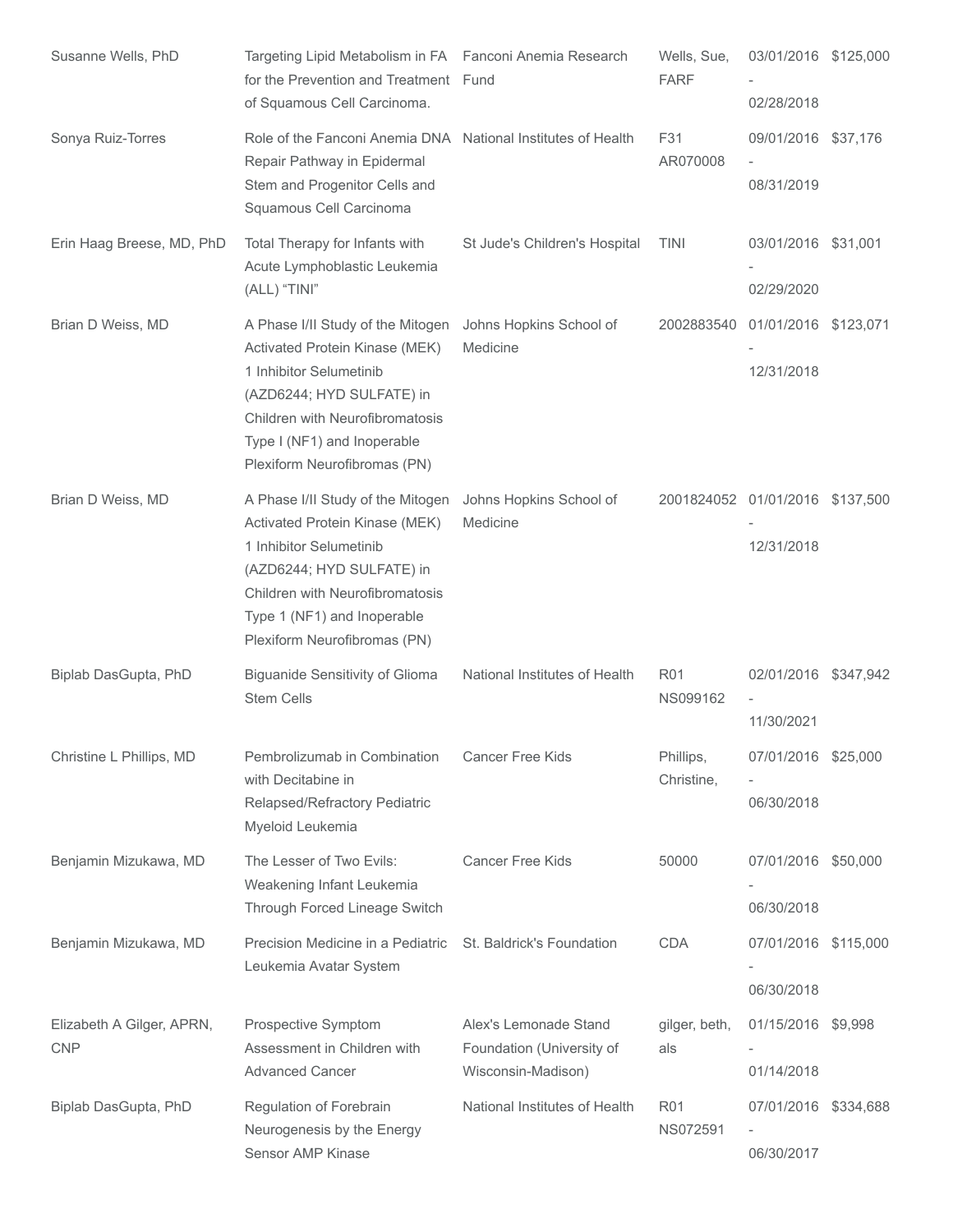| Susanne Wells, PhD                   | Role and Regulaton of the<br>Human DEK Proto-Oncogene                                                                                                                             | National Institutes of Health                                             | R <sub>01</sub><br>CA116316 | 07/01/2016 \$265,615<br>06/30/2018                            |  |
|--------------------------------------|-----------------------------------------------------------------------------------------------------------------------------------------------------------------------------------|---------------------------------------------------------------------------|-----------------------------|---------------------------------------------------------------|--|
| Noor A Nassef                        | Diffuse Intrinsic Pontine Glioma                                                                                                                                                  | Joshua's Wish                                                             |                             | 07/01/2016 \$5,000                                            |  |
|                                      |                                                                                                                                                                                   |                                                                           |                             | 06/30/2018                                                    |  |
| Lisa Marie Privette<br>Vinnedge, PhD | Exploring the Role of the<br>Oncogene Dek as a Novel<br>Player in Alzheimer's Disease                                                                                             | Life Sciences Research<br>Foundation (University of<br>Cincinnati)        | life2016                    | 09/01/2016 \$8,032<br>08/31/2018                              |  |
| Maureen O'Brien, MD                  | T2012-002: A Pilot Study of<br>Vincristine Sulfate Liposome                                                                                                                       | Children's Hospital Los<br>Angeles                                        | T2012002                    | 09/01/2016 \$10,843                                           |  |
|                                      | Injection (Marqibo®) in<br>Combination with UK ALL R3<br>Induction Chemotherapy for<br>Children, Adolescents, and<br>Young Adults with Relapse of<br>Acute Lymphoblastic Leukemia |                                                                           |                             | 08/31/2020                                                    |  |
| Rachid Drissi, PhD                   | Induced Telomere Damage to<br>Treat Poor-Prognosis Pediatric<br><b>Brain Tumors</b>                                                                                               | University of Cincinnati                                                  | Drissi,<br>Rachid, UC       | 07/01/2016 \$25,000<br>06/30/2018                             |  |
| James Geller, MD                     | <b>COG NCTN Network Group</b>                                                                                                                                                     | National Institutes of Health                                             | U <sub>10</sub>             | 03/01/2016 \$15,000                                           |  |
|                                      | <b>Operations Center</b>                                                                                                                                                          | (Children's Hospital of                                                   | CA180886                    |                                                               |  |
|                                      |                                                                                                                                                                                   | Philadelphia)                                                             |                             | 02/28/2019                                                    |  |
| Adrienne Hammill, MD                 | Lymphatic Anomalies Registry                                                                                                                                                      | Children's Hospital Boston                                                | hammill,<br>andrienne,      | 10/01/2016 \$20,000                                           |  |
|                                      |                                                                                                                                                                                   |                                                                           |                             | 09/30/2018                                                    |  |
| Maureen O'Brien, MD                  | Study Chair: NIH Clinical Trials<br>Network (NCTN)                                                                                                                                | National Institutes of Health<br>(Children's Hospital of<br>Philadelphia) | U10<br>CA180886             | 03/01/2016 \$23,366<br>$\overline{\phantom{0}}$<br>02/28/2019 |  |
| Rajaram Nagarajan, MD                | Reducing Risk of Anthracycline-                                                                                                                                                   | National Institutes of Health                                             | <b>R01</b>                  | 07/01/2016 \$16,200                                           |  |
|                                      | related Heart Failure after<br>Childhood Cancer ALTE1621                                                                                                                          | (Children's Hospital of<br>Philadelphia)                                  | CA196854                    | 06/30/2020                                                    |  |
| Maryam Fouladi, MD                   | Scientific Leadership NCTN                                                                                                                                                        | National Institutes of Health                                             | U10                         | 09/01/2016 \$27,876                                           |  |
|                                      | grant                                                                                                                                                                             | (Children's Hospital of<br>Philadelphia)                                  | CA180886                    | 02/28/2021                                                    |  |
| Maryam Fouladi, MD                   | Central Nervous System Tumor<br>Committee                                                                                                                                         | National Institutes of Health<br>(Children's Hospital of<br>Philadelphia) | U <sub>10</sub><br>CA180886 | 07/01/2016 \$52,500<br>03/31/2017                             |  |
| John P Perentesis, MD                | <b>NCTN Adolescent Young Adult</b><br>Committee                                                                                                                                   | National Institutes of Health<br>(Children's Hospital of<br>Philadelphia) | U10<br>CA180886             | 07/01/2016 \$7,501<br>$\overline{\phantom{a}}$<br>02/28/2017  |  |
| James Geller, MD                     | <b>NCTN Committee Leadership</b>                                                                                                                                                  | National Institutes of Health<br>(Children's Hospital of                  | U <sub>10</sub><br>CA180886 | 07/01/2016 \$7,501<br>$\overline{\phantom{a}}$                |  |